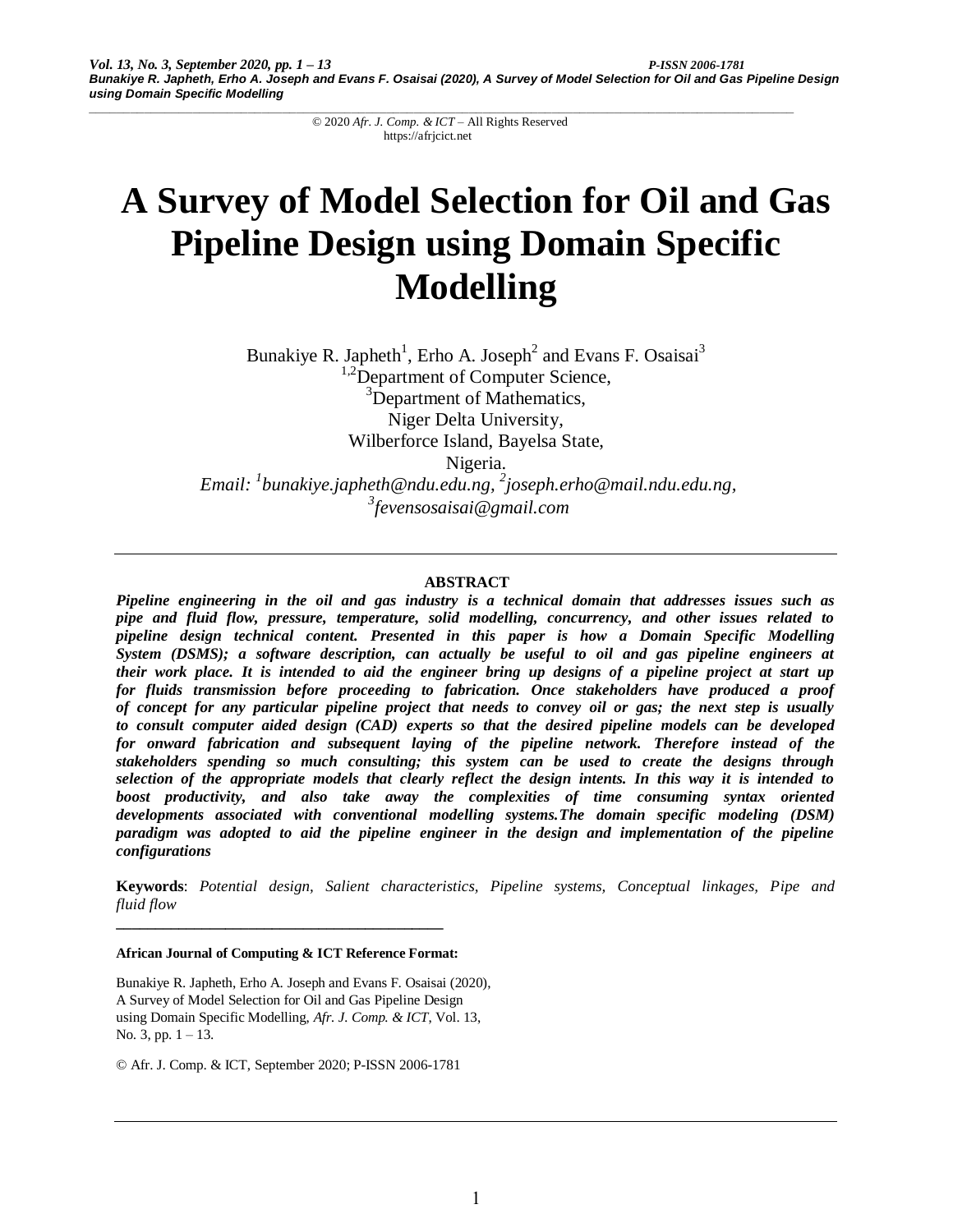#### **I. INTRODUCTION**

This work is centered on the propagation of a research software to a workable standard in the oil and gas pipeline engineering industry. Pipeline engineering is a technical domain that addresses issues such as pipe and fluid flow, pressure, temperature, solid modelling, and concurrency, and other issues related to pipeline design technical content [1]. One issue of concern again in the software adaptation processes to oil and gas pipeline is to see how the pipeline engineering issues are mapped to the appropriate concepts in the domain. With these mappings significantly addressed in the software logic; the design, evaluation and implementation of transmission pipeline configurations can become successful. Having looked at pipeline engineering [6], all the salient technical characteristics prevalent with oil and gas pipeline domain were therefore prescriptively defined, so the specifications can be implemented. To this end, a domain specific modeling system (DSMS) is developed to aid the pipeline engineer create designs that fits the proposed project by simply selecting the appropriate models [10]. The approach to the development of the modeling language was derived from the domain specific modeling (DSM) paradigm of model driven engineering (MDE) technologies; it was adapted to the complex problem of efficiently and effectively aiding the engineer in the design and implementation of the pipeline configurations [4].

## **II. RELATED WORK**

Germanischer [9] in his service/product description for pipeline management solutions presented a more detailed method statement. In their methodology, all aspects of a pipeline's current and future operations can be simulated, providing operators with unprecedented information on the pipelines current and future states, and a veritable "solution framework" for planners, engineers, operators and managers. Pipeline management solutions are provided in a lot of areas ranging from analysis and planning to user defined modules, leak detection to geospatial information system management, application models for user interaction to integrated design management.

However, in our approach, detailed functional and non-functional requirements analysis is incorporated. It is to allow for a description of the system concrete syntax and component parameters of a typical pipeline system. One major disadvantage with ours is the noninclusion of an analysis module that allows stakeholders to perform domain analysis via the system. Also in our system, thorough performance evaluation cannot be performed without the presence of domain experts, but with energy solutions, system performance evaluation can conveniently be measured without the inputs of domain experts [15]. DSMSs can be graphical, constraint-based, textual or descriptive, and can be executable [19]. Graphical modelling languages use diagram techniques with named symbols that represent concepts and relationships. A typical graphical modelling language is *Behaviour Trees.* Textual modelling languages use standardized keywords accompanied by parameters to make computer-interpretable expressions. An example is *TVL* (A Text-based Variability Language) [20]. Constraints-based modelling languages do not specify a step or sequence of steps to execute, but rather the properties of a solution to be found. Typical examples include Very High (Speed Integrated Circuit) Hardware Description Language (VHDL), and AutoCAD.

Executable modelling languages often include the idea of code generation: automating the creation of executable source code directly from the domainspecific language models. An example is SysML (Systems Modelling Language). The structure and behaviour of domain specific modelling for possible model selection in a typical pipeline design as rightly highlighted in [10], intend to create integrated functionality with a model transformation capability, allowing the user the flexibility of working with familiar notations, and yet able to effectively express the constraints and limitations of the proposed network [15]. The design of a pipeline system requires the knowledge and application of theory from a number of engineering principles and standards such as physical attributes, and materials factors.

Physical attributes are those parameters that govern the size, layout, and dimensional limits or proportions of the pipeline [16]. The focus of Jonathan Sprinkle et al. [14] is more closely related on endogenous refinements where the source and target share the same metamodel, or a metamodel with only evolutionary changes. This work adopted the same approach to model transformation, but the bit of new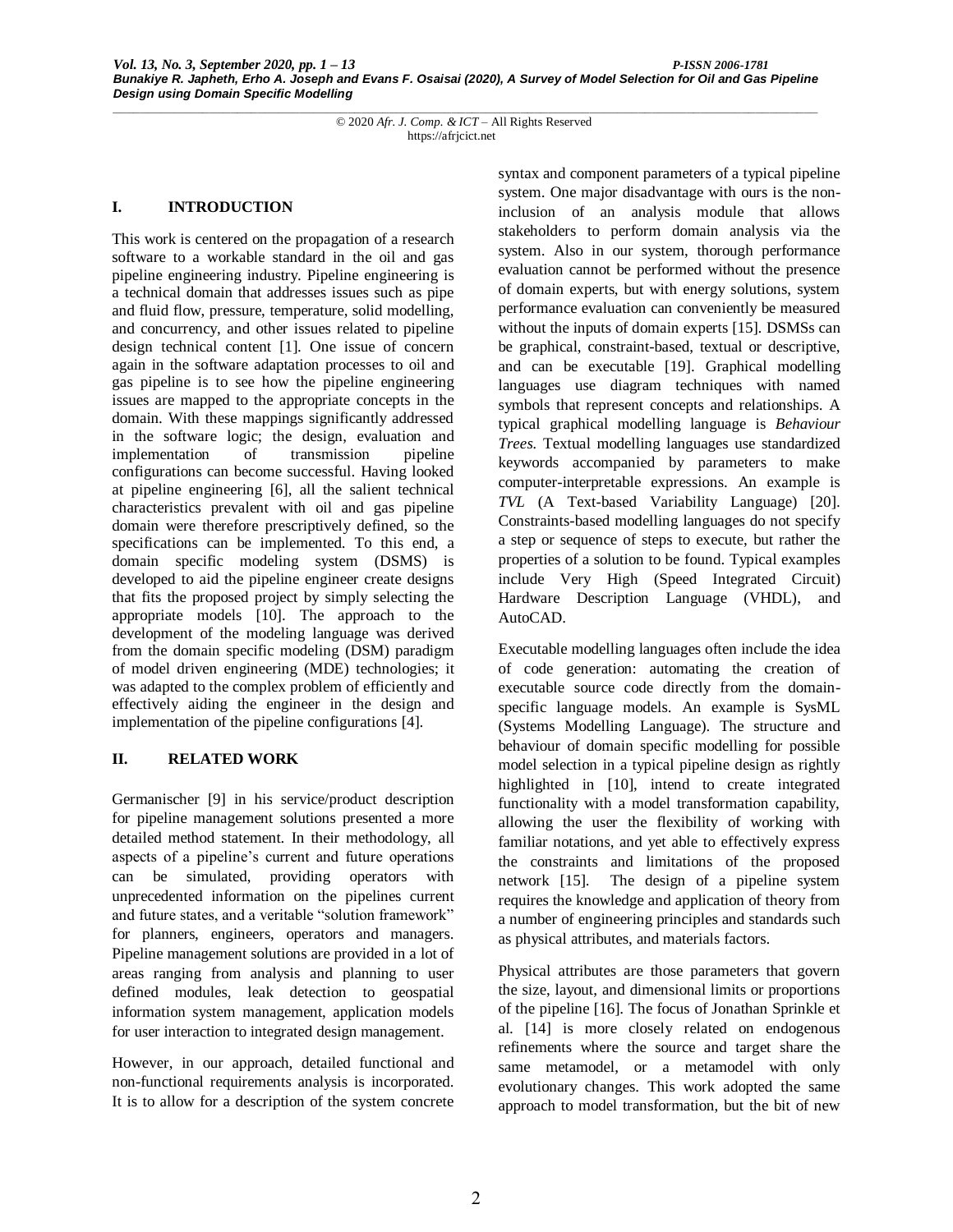thing we seem to have added is the graphical domain model to a textual application model. Our language functionality is closely tied to the DSM manifesto, raise the abstractions in which case the language metamodel represent concepts from a single domain and one pipeline context model. MattijsGhijsen et al. [17] adopted multi-paradigm modelling that combines discrete behaviour, e.g. (state machines) with continuous behaviour of system flow, (e.g., differential equations). This is typical of combination of several domains and various models of computation. Despite the benefits that multi-paradigm modelling offers, there is the challenge of adaptation across the concepts that may be represented. What is possible in this survey is the representation of semantic relationships among the domain concepts [4]. Sylvanus and Shenghong [3] also presented a model for path analysis based on full paths. This model was developed to provide a lot of useful information about users' navigation through a website. The principle is that all the data in a user's session along the paths are visually displayed. The basic consideration in this research is the fact that the model as also in this context does all the representations effectively in order to actualize the visual display of the user's active session.

## III. **MODEL SELECTING SYSTEM WORK FLOW**

During domain analysis phase, quite a lot of inputs regarding pipeline design criteria were sequenced through technical documentations [10]. The knowledge acquired became the domain knowledge for the formal analysis and subsequent construction of the model selection system via feature oriented domain analysis (FODA).

## **3.1 System Work Flow Mechanics**

Some of the key requirements for the system work flow are as follows:

- 1. A semantic model should be included as a feature of the Domain Specific Modelling System.
- 2. The Domain Specific Modelling System has to have a user interface component with familiar notations, permitting its users to represent their mental models about their design intents.
- 3. Users should be able to define modelling parameters in line with pipeline engineering principles.
- 4. Users should be able to interpret artefacts.

The feature oriented domain analysis (FODA) technique [5] as illustrated in figure 1 is used for the domain analysis; to produce the formal analysis models. These models, including the modelling primitives, and composition rules were created. The composition rules exemplify the primary relationship between the pipeline atomic and composite features.

This oil and gas transmission pipeline modeling software is an analytic platform [5] for evaluating decisions related to oil and gas pipeline design project strategy and development. As stated in [5], the software can help oil and gas companies optimize their selections and gain insights into their pipeline transmission performance potential and their strategic alternatives at the business level. This is done in the context of the existing description of concepts with the determining factors accommodated in system design. Also optimal solutions are derived from the determining factors to address decisions involving risks and uncertainties, and their opportunities and objectives [19].

# **3.2 Basic Assumptions**

Adopting the Domain Specific Modelling (DSM) paradigm in the design of the system means that it is basically a domain Specific Modeling Language (DSML) that is intended to be used in the domain of Oil & Gas Transmission Pipelines [18]. It is to serve to create conceptual models of the domain relating to differing Pipeline Engineering Projects; which invariably are the design scenarios for which the models are selected to represent using the DSM logic for Oil & Gas Transportation [3]. Therefore the assumptions underlying the software delivery process are:

- 1. stakeholders can freely express their design intents
- 2. the system simply offers familiar semantic primitives only to oil and gas transmission pipeline mechanisms
- 3. the highest priority is user satisfaction through continuous delivery of valuable reusable software
- 4. the system defines components possible interactions for the artefact orientation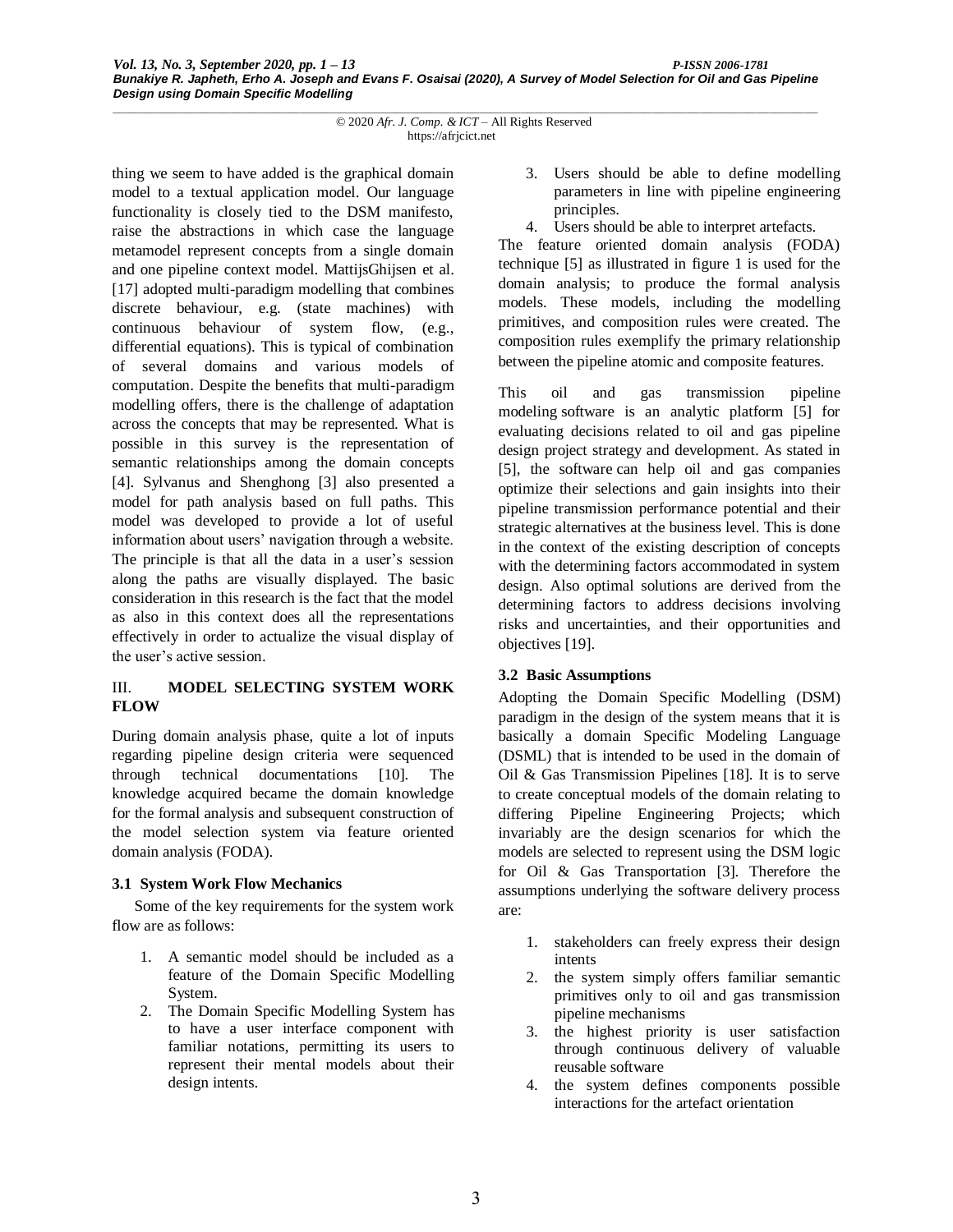## **3.3 The Models of Computation**

Some description of the design models for the pipeline design modelling language are given in this section [1]. The design, construction, operation, and maintenance of various pipeline systems [19] involve understanding of piping fundamentals, and materials. Such materials include pipes, flanges, fittings, bolting, gaskets, valves, and the pressure components. It also includes pipe hangers and support components. The models in consideration are AutoCAD objects that depicts [12] the typical pipeline components, which invariably forms the DSM objects. The models of computation targeting the domain are AutoCAD objects, which represents the description of domain concepts useful in creating the modelling instances [2].

Physical attributes considered are:

- 1. Size
- 2. Layout
- 3. Dimensional limits or proportions of the pipeline

Physical components are the models:

- 1. Pipe
- 2. Fittings and joints
- 3. Pump
- 4. Supports
- 5. Instruments

These physical components are as illustrated in Figure 2.

The pipe cross section as shown in figure 3 is the major component in the pipeline, linked and connected by other components [17]. To obtain our pipeline context model of the pipe, the nominal diameter or outside diameter and the inner diameter of the pipe dimensional standards were specified. Also specified are the pipe directions (from point to point), the pipe length, and slope [11]. The specifications were made particularly to get a simple uniform pipe sizing in the pipeline. The pipe design was accomplished from AutoCAD by the sweep method using polyline from the draw tool bar.

Physical piping components in a pipeline project include pipe, flanges, fittings and joints, bolting, gaskets, valves, and the pressure containing portions of other piping components. It also includes pipe hangers and supports and other items necessary to prevent over pressurization and overstressing of the pressure-containing components [13]. It is evident that pipe is one element or a part of piping. Therefore, pipe sections when joined with fittings, valves, and other mechanical equipment and properly supported by hangers and supports result into a pipeline system.

Pipeline support design was accomplished from AutoCAD through the usage of a cylinder or a box, to achieve a circular or a square base of an appropriate height, and arrayed into four places in such a way that the pipe or whatever it is supporting can easily feat into the center of the arrayed space [14]. Pipeline physical components design relating to tank or storage, bolts and nuts, flanges, tees and elbow are obtained from the appropriate AutoCAD tools such that the polygonal tool is used to design bolts and nuts, the sweep method is also applied in designing elbow by drawing lines with angles of 90, 60, 45, 30 degrees as required. Bolts also included are externally threaded and are intended for fastening joints with nuts, especially to provide bearing connection and slip-critical connections between two components in the pipeline [13].

 Flanges, tee, and storage physical components as shown in figure 5 are designed via subtraction between two cylindrical heights and arrayed into six or eight places.

To design a tee, a hollow pipe earlier drawn is sliced and placed to each other and then joined together to form a shape like the letter "T"- from where the name was derived. Storage design is accomplished through the usage cylinder and sphere with the application of slicing whereas reducers are designed through the combination of a hollow cylinder and cone frustum and achieved through subtraction with the diameter of one end of the cylinder corresponding to the bigger end of the cone frustum [2].

## **3.4 Joint Component Design**

Joint is a connection between two lengths of pipe or between a length of pipe and a fitting. There are quite a lot of types of joints in a pipeline system, each dependent on the service orientation in the pipeline project. The pipeline design is achieved by careful selection of appropriate fittings as specialized pieces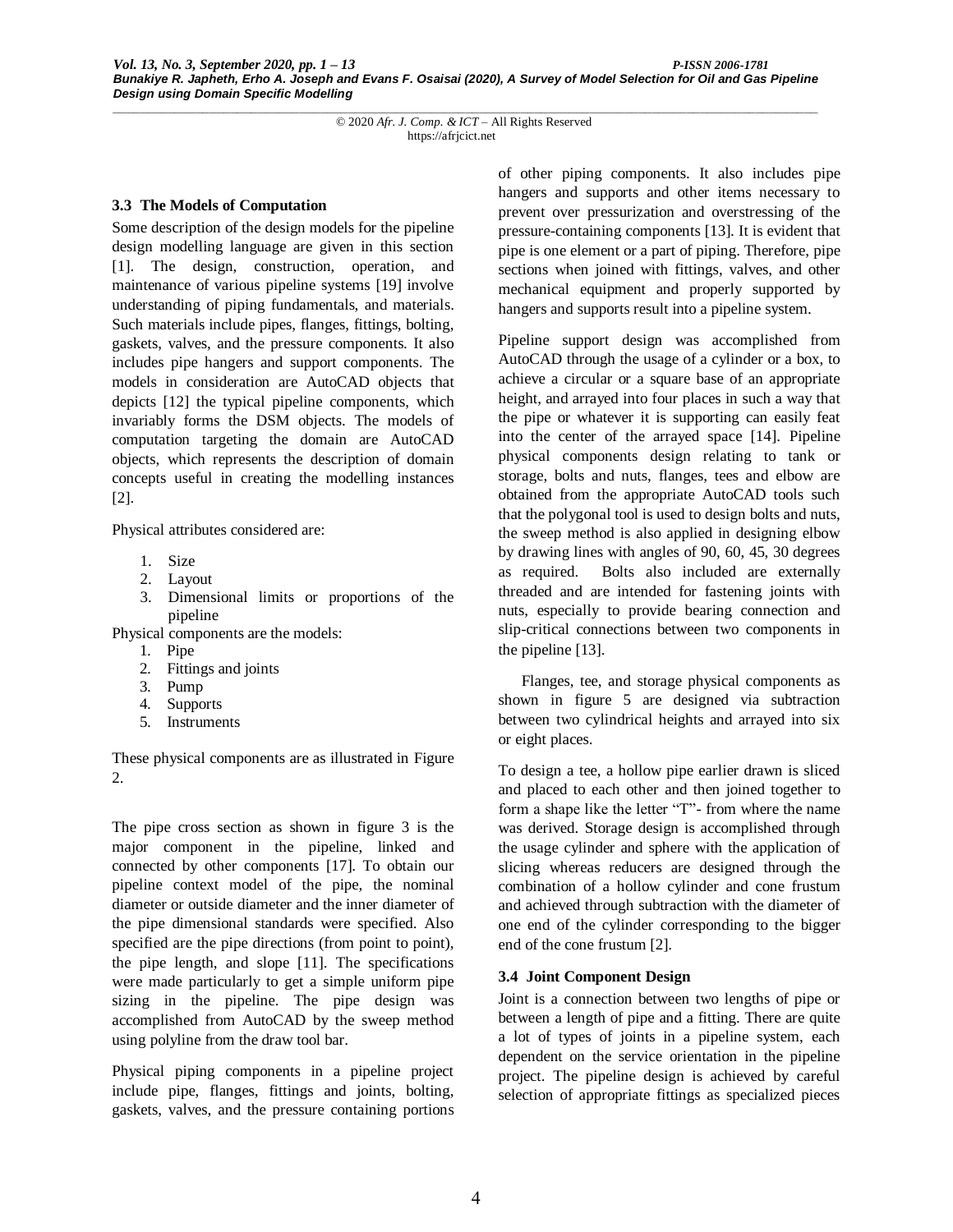of pipes that connects other pieces together [5]. This connection results in a network of pipes that can allow transmission of gas or other liquids from source to destination [16]. The major concern is the design of a pipeline system that is straight forward and as short as possible.

The mentioned considerations are discussed for a number of common pipeline joints and fittings configurations as part of a typical pipeline project. Butt-welding is the most common method of joining pipes used in large commercial and industrial piping systems. Socket-welded construction is a good choice wherever the benefits of high leakage integrity and great structural strength are important design considerations [8]. The main advantages of the grooved joints are their ease of assembly, which results in low labour cost, and generally good leakage integrity. The grooved construction prevents the joint from separating under pressure [20]. The compression joints are used to join plain end pipe without special end preparations. Advantages include the ability to absorb a limited amount of thermal expansion and angular misalignment and the ability to join dissimilar piping materials, even if their outside diameters are slightly different. The model is as shown in figure 6 with the necessary dimensions [5].

Flow meters and valves as shown in Figure 7 are as well designed accordingly with cylinders and appropriate graphics dimensions. In all of the designs appropriate materials are added from the material tools kit or materials browser to improve the finishing. Other models such gauges, strainers, gaskets and meters are necessary considerations in a pipeline design project [12]. Especially, pressure gauges are mounted to provide a means of monitoring the equipment; strainers help to keep solids out of the pump and the pumping system.

Pressure containing components such as gauges and meters carries sufficient pressure metrics for the inputted fluid /pipe surface relationships.

## **IV. SYSTEM REQUIREMENTS**

In this section, some informal requirements definition documentation describing the domain of oil and gas pipelines design system are given in more detail. These requirements include design specifications for pipeline physical assets such as pipes, valves, and active equipment (pumps, compressors, etc., also referred to as dynamic or rotating equipment). Others include fixed equipment (vessels, heat exchangers, etc., also referred to as static equipment), in-line components (traps, strainers, etc.), instrumentation, and insulation and supports [14]. Also required is the ability of the system to provide engineering support, prototyping support and design services to clients across the oil and gas, and other areas of operations in the oil and gas pipeline industry. This capacity extends to leverage domain and technology expertise in order to find answers to processes and infrastructure delivery excellence in the oil and gas pipeline industry [7]. Domain specific modelling, which focus more on requirements within a particular domain can make this support possible through pipeline network delivery and responsive solutions tailored to meet specific requirements of customers. Therefore the system can now possibly answer to domain focused oil and gas centers of excellence [1].

## **4.1 Design Mechanism and Scenarios**

Oil and gas pipelines design scenarios, either onshore or offshore are usually set off by increasingly complex challenges in the exploration and development of energy resources. Successful execution of the design systems therefore requires innovation and creativity, and the passion to deliver [4]. Oil and gas pipeline companies generally prefer to operate their systems as close to full capacity as possible to maximize their revenues. In order to actualize the planned revenue margins, some variables such as safety, technical, financial, environmental, regulatory, and logistics and culture need to be considered for the effective execution of the design systems. This is actually one development strategy where design projects in the domain integrate storage capacity into the pipeline network design so as to increase average utilization rates. This integration will then showcase designs that are capable of balancing flow levels by moving products to and from storage facilities [11].

Major circumstances in pipeline design are the inclusion of expansion parameters and control. This depend on the fact that a pipeline development or expansion project involves several steps ranging from determining demand/market interest, project announcement, obtaining regulatory approval to construction and testing scenarios. Necessary options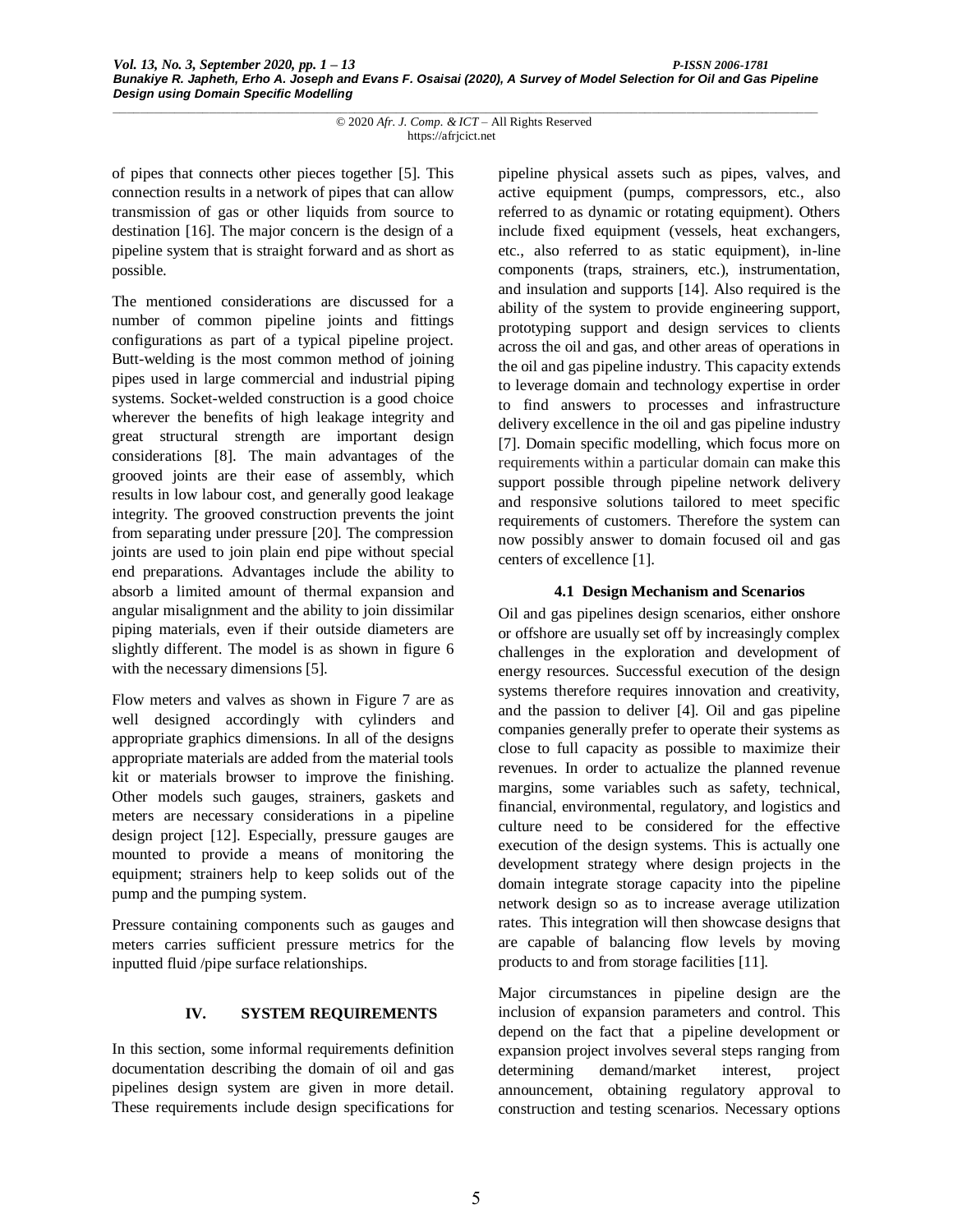for inclusion of expansion capacities in the design dimensions are addition of looping; which means adding a parallel pipeline along a segment of pipeline, addition of features for the building of an entirely new pipeline, and features for upgrading and expanding facilities, such as compressor stations, along an existing route [21]. A typical pipeline that transports fluids is expected to maintain uniform flows. To achieve this, standard design methods are selected. Selection of any such design method is dependent on some functional and non-functional variables.

#### **4.2 Functional Requirements**

Oil and gas pipelines similar to other pipelines like waste or water carry crude oil or gas from oil wells and gas storage facilities to tank farms for storage or to refineries for processing and to points of utilization [8]. Piping includes pipe, flanges, fittings, bolting, gaskets, valves, and the pressure containing portions of other piping components [15]. It also includes pipe hangers and supports and other items necessary to prevent over pressurization and overstressing of the pressure-containing components. It is evident that pipe is one element or a part of piping.

Therefore, pipe sections when joined with fittings, valves, and other mechanical equipment and properly supported by hangers result into a pipeline system [9]. A mechanism for oil and gas pipelines design should include functionalities. The system should showcase a pipe**.** Established pipe sizes should be designated approximate inside and outside diameters with appropriate standardizations such as nominal pipe size(NPS) and Diameter nominal (DN). The pipeline should contain nozzle specifications, pipe alignment guide and supporting fixtures, pipeline or transmission line, and pressure functionalities.

## *4.3 Non Functional Requirements*

The component modules in a typical oil and gas pipelines design system should communicate effectively to give maximum throughput. The system should provide support for storing, updating, and accessing relevant information on both archived and on-going design projects relating to type of modelling paths and materials selection, location of data structures for effective design, resources allocation options, software logic decision trees, step-by-step guide to resolving design crisis, and links to alternate strategies [2].

The system should be able to capture as input user concepts and process same to produce applicable design products in the domain. It should define access policies for various categories of users. The access policy shall describe the components and information each personnel may add, access, and update.

#### **V. COORDINATING THE FUNCTIONALITIES**

The software process involves updating the products to real time industry standards capable of translation into structural forms [20]. The adoption of the domain specific modelling paradigm has made it possible to enable the system become layers of re-useable software capable of meeting the specific design needs of the stakeholders. The prospect is that all the pipeline physical components represented from AutoCAD design tooling suite are crafted into concrete modelling primitives and for the abstract metamodeling entities using the requirements [7]. The enhancement features as specified in the models of computation will enable the software internal mechanism match the user's mental model of the problem domain, maximally constrain the user (to the problem at hand), easier to learn, and avoid errors [18]. This power will ensure design optimization to quickly arrange through varieties of options and combinations. The results will identify the optimal mix of any new proof of concepts for projects, expansions, and acquisitions. In the context of our DSML model, the semantic representation has clearly indicated the data binding process to be an object valuation tendency that specifies the event states as shown in Figure 8.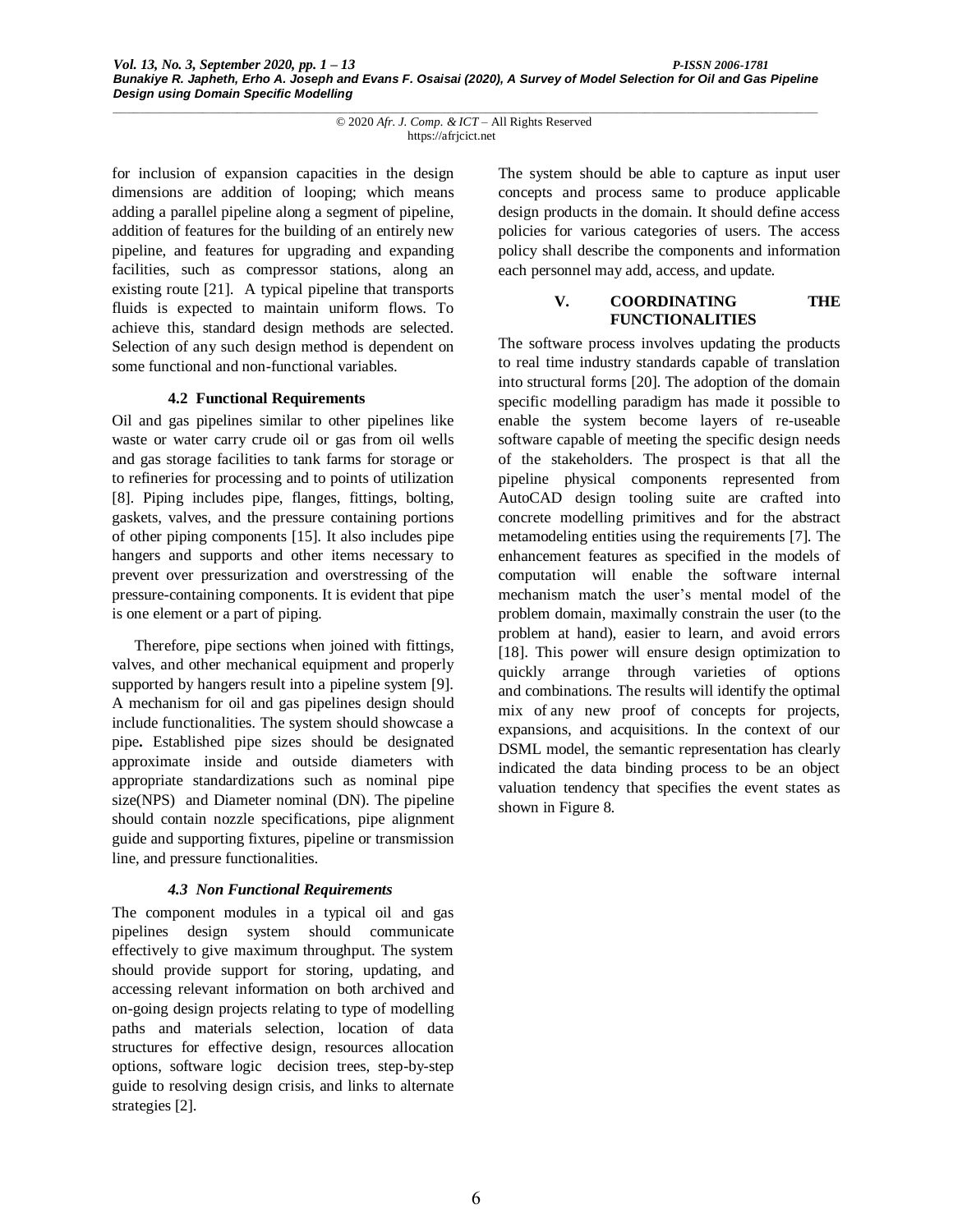select the design operation. Enter 1 for Pump selection, 2 to calculate the system tota start building the different Routes. Enter 1 to continue or press 2 to exit1 enter 1 for components, 2 for joints and 0 to complete/exit1

select a component. Enter 0 to exit, 1 for Pipe, 2 for Elbow, 3 for Reducer, 4 for val

enter the internal diameter of the Pipe (inches):28

enter the Pipe length (mm):79

enter 1 for components, 2 for joints and 0 to complete/exit2

select a joint. Enter 1 for Flange, 2 for Tee, 3 for other joint types and 0 to exit2 enter the Tee length (mm):69

enter the Tee minor loss coefficient. Be aware of the Tee types: 0.8

enter 1 for components, 2 for joints and 0 to complete/exit1

select a component. Enter 0 to exit, 1 for Pipe, 2 for Elbow, 3 for Reducer, 4 for val

enter the internal diameter of the Pipe (inches):28

enter the Pipe length (mm):86

enter 1 for components, 2 for joints and 0 to complete/exit2

select a joint. Enter 1 for Flange, 2 for Tee, 3 for other joint types and 0 to exit3 enter the other joint length (mm):45

enter the Vjoint type minor loss coefficient. Be aware of the Joint types: 0.6

enter 1 for components, 2 for joints and 0 to complete/exit1

select a component. Enter 0 to exit, 1 for Pipe, 2 for Elbow, 3 for Reducer, 4 for val enter the internal diameter of the Pipe (inches):28

# **Figure 8: Model Selecting Event States**

The events become more vivid as text inputs from the application model are continually made possible for the functionality of the internal representations, particularly on the root node of the model [21].

# **VI. CONCLUSION AND FUTURE WORK**

The software breeding process is currently in progress and when completed will become a standard for modelling pipeline designs in the oil and gas pipeline industry. This is a standard that will be consistent with valuation data throughout design interests and divisions in pipeline projects that can account for investment decisions with greater confidence. More structured design analysis and processes for more consistent economic evaluations will become possible. Also possible will be a secure and scalable model selection process for onward fabrication that can enhance business in these directions. Usually, adoption of DSM approach in software processes leads to a Domain Specific Modelling Language (DSML), which invariably means that the processes

will involve multi-user and transmission pipeline physical asset-wide level implementation. To this end, the relevant models have to be selected in a controlled environment where data access is only familiar and limited to stakeholders' views.

## **REFERENCES**

- [1] Afredo Capozucca, Betty H.C, (2013) Requirements definition document for a software product line of car crash management systems https://www.cs.colostate.edu/TechReports/Report s/2011/tr11-105.pdf last retrieved 25-06-2020.
- [2] Autodesk Inc. (2019) *AutoCAD Programmers Reference* https://www.autodesk.com/developernetwork/platform-technologies/autocad
- [3] S. A. Ehikioya, S. Lu. ''A Path Analysis Model for Effective E-commerce Transactions'', African Journal of Computing & ICT, Vol. 12, No. 2, June 2019, pp. 55 - 71 ISSN 2006-1781 https://afrjcict.net
- [4] Braha D, Reich Y (2001) Topological structures for modelling engineering design processes. International conference on engineering design (ICED 01), Glasgow http://pascalfrancis.inist.fr/vibad/index.php?action=getRecord Detail&idt=15333338
- [5] Feature-Oriented Domain Analysis (FODA) http://www.sei.cmu.edu/reports/90tr021.pdf;<br>retrieved from retrieved https://resources.sei.cmu.edu/library/assetview.cfm?assetid=11231 25-06-2020
- [6] Bashar Nuseibeh, Steve Easterbrook*: Requirements Engineering: A Roadmap*. Department of Computer Science, Imperial College https://www.cs.toronto.edu/~sme/papers/2000/IC SE2000.pdf retrieved last 25-06-2020
- [7] B. Zarrin (2017), 'Domain Specific Language for Modeling Waste Management Systems', Technical University of Denmark DTU Compute PHD-2016, No. 407, PhD Thesis, Department of Applied Mathematics and Computer Science; https://backend.orbit.dtu.dk/ws/portalfiles/portal/1 41044051/PhD407\_Zar rin\_B.pdf
- [8] B. R. Japheth and P. O. Asagba (2015), 'Oil and Gas Pipeline Design Management System: A Case Study for Domain Specific Modeling', American Journal of Software Engineering and Applications, Vol. 4, No. 5, pp. 92-98.
- [9] L. Germanischer (2008) Energy Solutions Pipeline Management Solutions Industrial Services GmbH Oil and Gas Steinhöft 9 20459 Hamburg, Germany glis@gl-group.com [www.gl](http://www.gl-group.com/glis)[group.com/glis](http://www.gl-group.com/glis)
- [10] Bunakiye R. Japheth and Acheme I. David (2017), 'Defining a DSL for Transmission Pipeline Systems Meta-Modeling', Future Technologies Conference(FTC), 2017, Vancouver, Canada.
- [11] Hans Vangheluwe (2010), (Domain-Specific) Modelling Language Engineering, Lisboa, Portugal , McGraw Hill, New York, USA.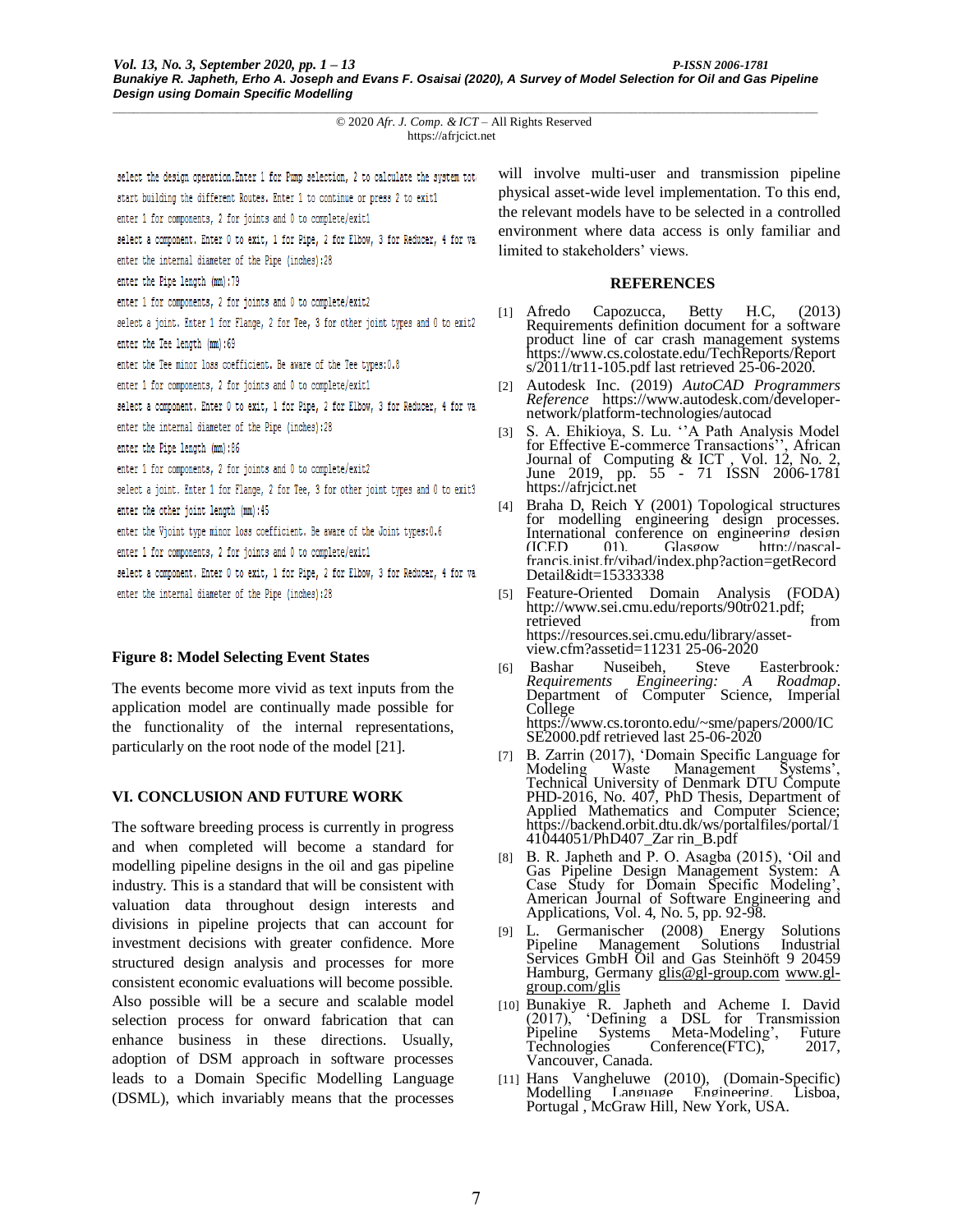- [12] Igulu Kingsley Theophilus, Piah Z. Patrick, Japheth R. Bunakiye and Georgewill Moses Onengiye (2016), 'Mmodel Interactions in a Domain Specific Modeling Language: An ICT Solution to Transformations in Design of Fluid Supply Systems', International Journal of Advanced Research in Computer and Communication Engineering, Vol. 5, Issue 6, pp.  $405 - 410$ .
- [13] Jag Sodhi and Prince Sodhi (1999), Software Reuse: Domain Analysis and Design Process Computing, McGraw-Hill, USA.
- [14] Jonathan Sprinkle, Jeff Gray, and Marjan Mernik Fundamental Limitations in Domain-Specific Modeling Language Evolution University Of Arizona, Ece, Technical Report #Tr-090831 1 2010.
- [15] S. Katz, Crisis Management Systems: A Case Study for Aspect-Oriented Modeling et al. (Eds.): Transactions on AOSD VII, LNCS 6210, pp. 1– 22, 2010. *\_*c Springer-Verlag Berlin Heidelberg 2010
- [16] Anvil International (2012), Pipe Fitters Handbook, University Park, IL 2012, McGraw-Hill, United States.
- [17] Franklyn Turbak and David Gifford, (2008), Design Concepts in Programming Languages The MIT Press Cambridge, Massachusetts London, England
- [18] Denis Jose Schiozer, Antonio Alberto de Souza dos Santos, Susana Margarida de Graca Santos and Joao Carlos von Hohendorff Filho (2019), 'Model-based Decision Analysis Applied to Petroleum Field Development and Management', Oil Gas Sci. Technol., Vol. 74, Article 46; https://doi.org/10.2516/ogst/2019019
- [19] Brooke Hamilton, Strategies for Generating Code from Microsoft DSL Tools Using T4 Text Templates; hamiltonbrooke@yaho.com T4<br>Documentation on MSDN Documentation on https://docs.microsoft.com/enus/visualstudio/modeling/code-generation-and-t4 text templates?view=vs-2019
- [20] Classen, A.; Boucher, Q. and Heymans, P. A Text-based Approach to Feature Modelling: Syntax and Semantics of TVL. In Science of Computer Programming, Special Issue on Software Evolution, Adaptability and Variability, 76 (12) December 2011, Pages 1130-1143 https://doi.org/10.1016/j.scico.2010.10.005

## **BIODATA OF AUTHORS**



*Dr. B R Japheth* obtained Bachelor of Science (Mathematics) from Federal University of Technology Minna, Niger State in 2002 and Master of Science (MSc Computer Science) in 2007 and Doctor of Philosopphy (PhD Computer Science) in 2016 from University of PortHarcourt, Rivers State, Nigeria. He is currently a Senior Lecturer in the Department of Computaer Sciences, Niger Delta University, Bayelsa State, Nigeria. He is a member of Computer Professionals Council of Nigeria (CPN) since 2009 and IAENG Association of Engineers and Computer Scientist since 2018. He has published more than 25 research papers in reputable international journals including SciencePG(Software Eng.) and conferences including IEEE (SAI), and are also available online. His main research work focuses on Requirements Engineering, Domain Specific Modelling, Theory of Computation, Formal Specification and Verification,.and Cybersecurity. He has 12 years of teaching experience and 10 years of Research Experience.



*Mr. J A Erho* pursed Bachelor of Science from University of Port Harcourt, Rivers State in 1999 and Master of Science from University of Ibadan, Oyo State in year 2006. He is currently Ph.D applicant. and currently working as Lecturer II in Department of Computaer Sciences, Niger Delta University, Bayelsa State since

2001. He is a student member of IEEE & IEEE computer society since  $2006 - 2010$ , a member of Computer Professional of Nigeria (CPN) since 2006, the Nigerian Statistical Association (NSA) and Nigerian Mathematical Society (NMS). He has published 1 research paper in International Journals of Applied Science and Research also available online. His main research work focuses on Cryptography, Algorithms, Theory of Computation, Real-Time Systems Specification and Verification, Web Based Application Development, a Programmer. He has 18 years of teaching experience and 10 years of Programming Experience in various languages including C++, Java, Php, etc.



Dr. E. F Osaisai obtained Bachelor of Science (BSc Mathematics Education) from University of Ibadan in 1994 and Master of Science (MSc Mathematics) from University of Port Harcourt

in 2002. Dr. E. F. Osaisai later obtained Doctor of Philosophy (PhD) (Mathematical Sciences) in 2008 from the prestigious Loughborough University, United Kingdom. He is currently the acting HOD, Department of Mathematics/Computer Science, Niger Delta University, Bayelsa State, Nigeria. He is a member of Nigerian Mathematical Society NMS, Nigerian Association of Mathematical Physics (NAMP), and member of several other professional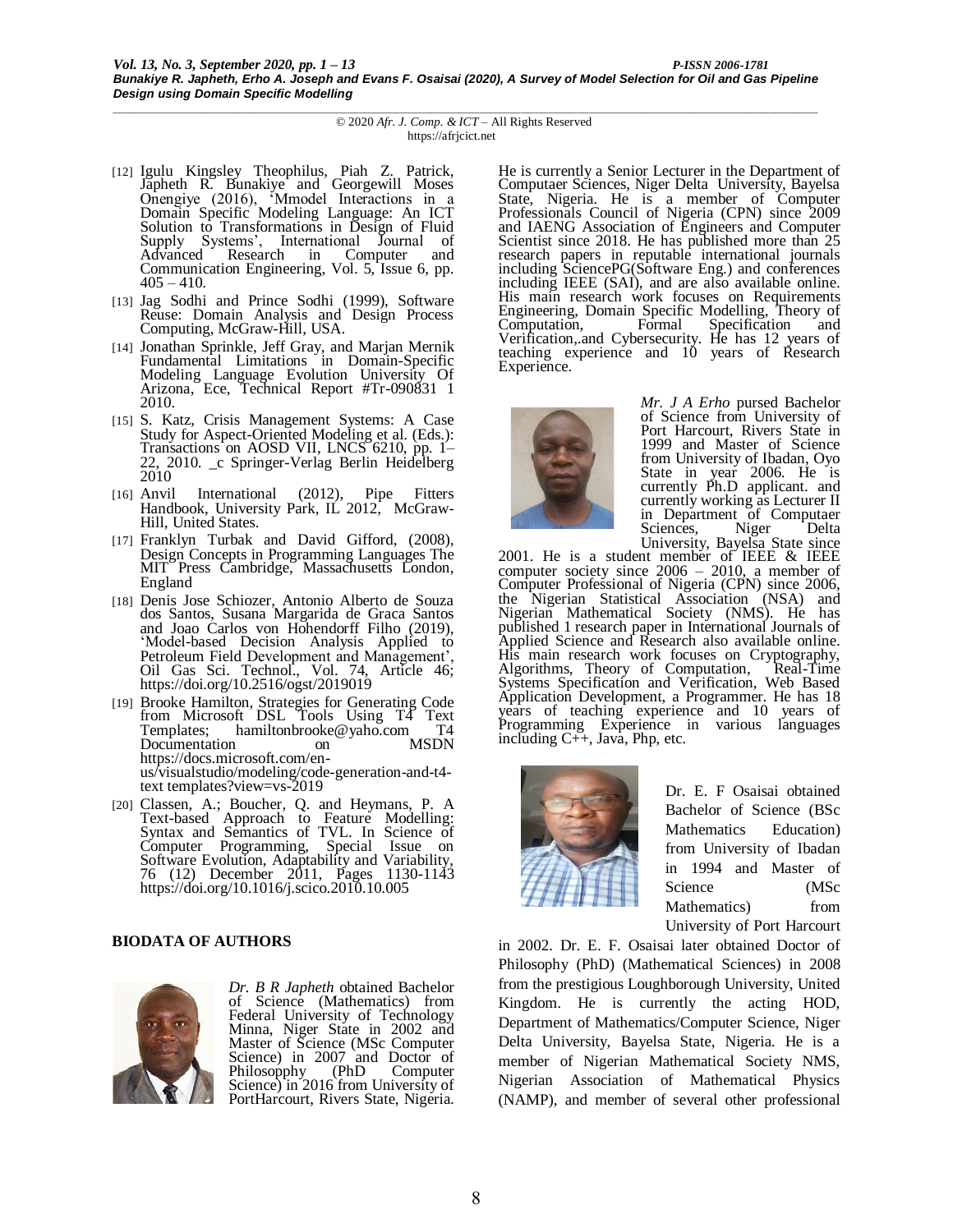associations viz: American Mathematical Society (AMS), London Mathematical Society (LMS) and so on. He has published original research work in reputable international Journal and the discovery of free vortex, which is an analytical solution to a nonlinear problem are to his credit. He has attended conferences and seminars such as British Applied Mathematics Colloquium, BAMC, Coastal Dynamics and Coastal Engineering, University of Plymouth, Waves in Geophysics, Udine; Italy, Numerical Simulation and Multiphase flow, Igese, France and many more. His main research work focuses on Coastal Ocean Dynamics, flow Interaction with topography, vortex Dynamics, exponential asymptotic, and large amplitude waves. His expertise in teaching and research spans more than twenty years.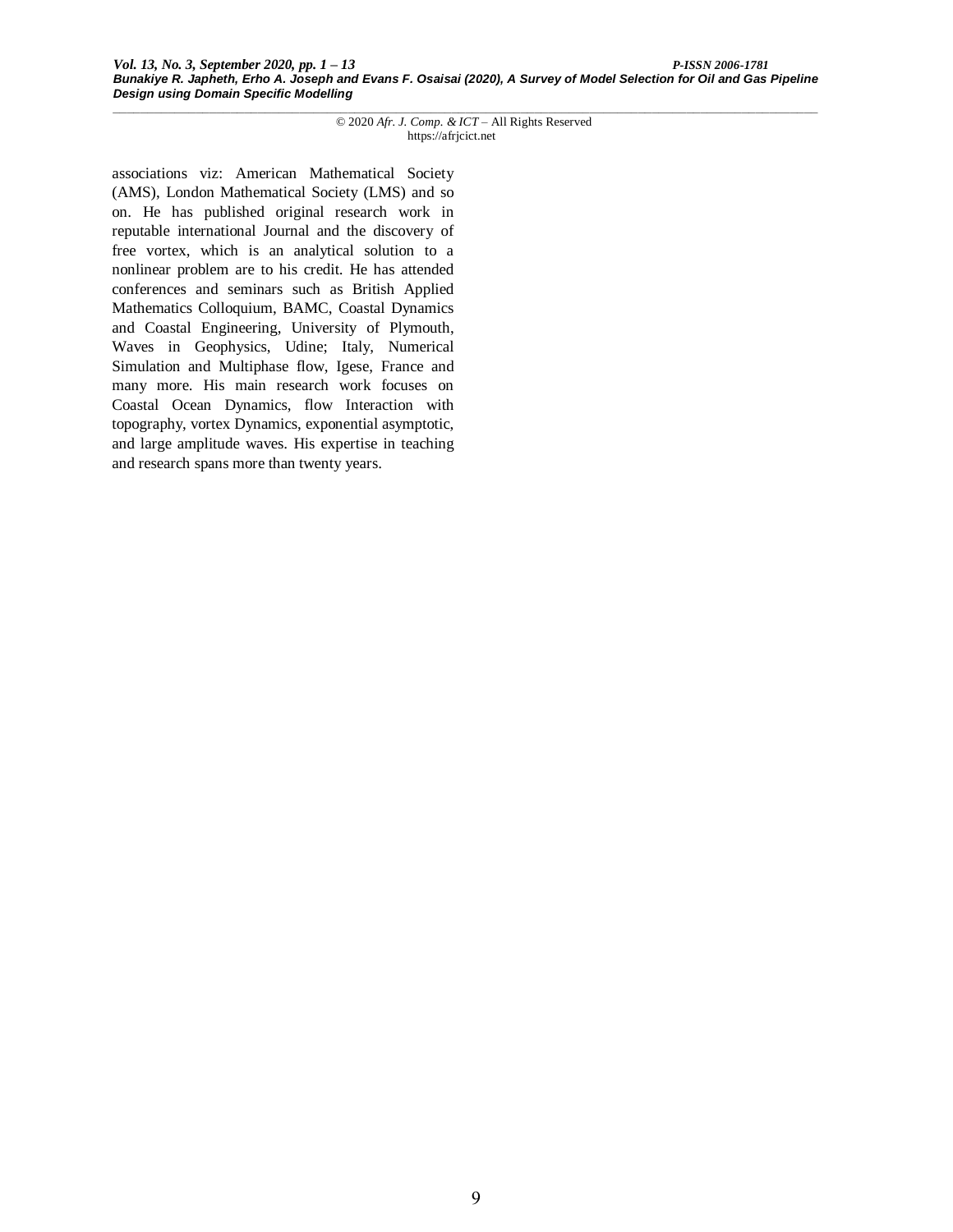

**Figure 1: System Work Flow**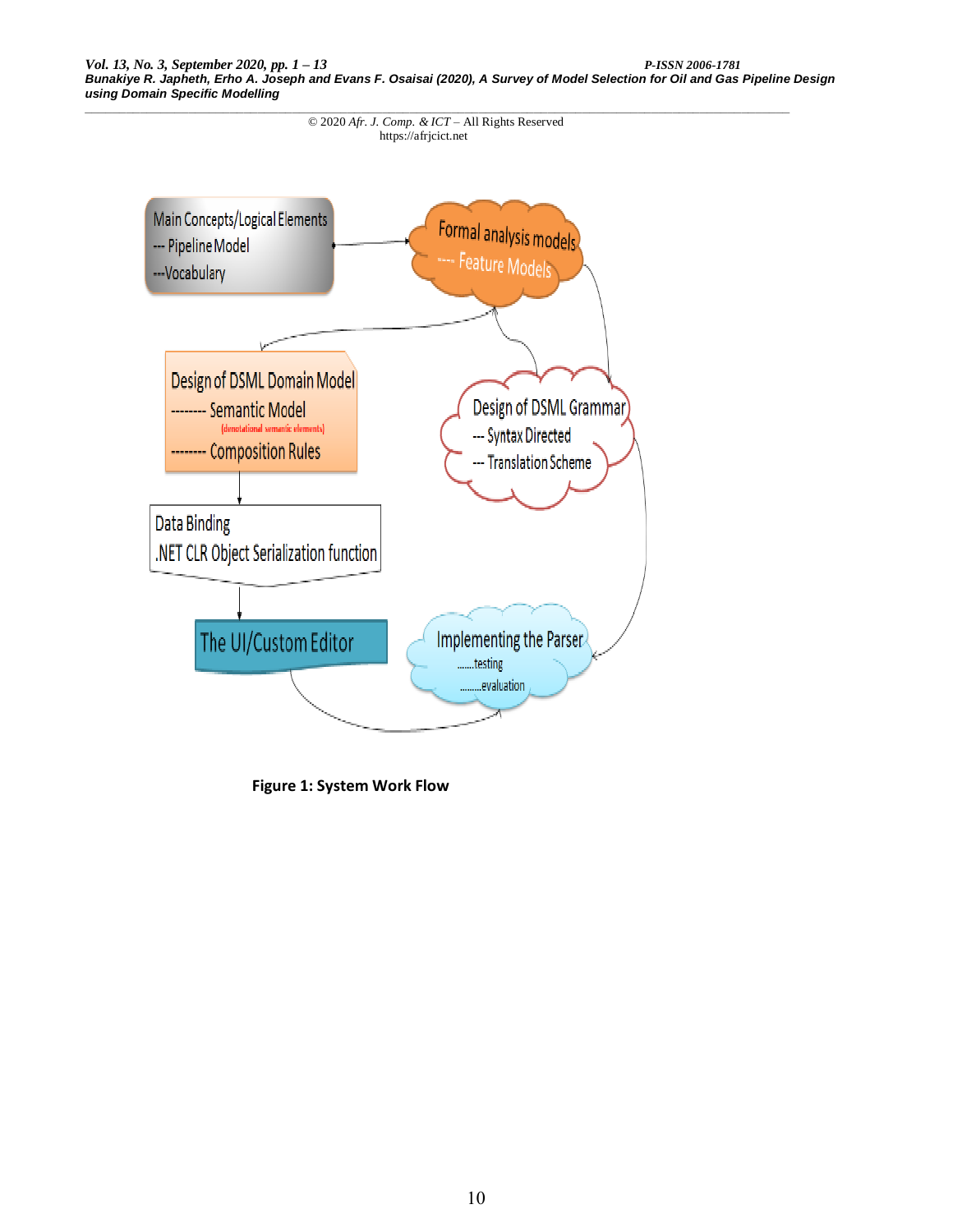*\_\_\_\_\_\_\_\_\_\_\_\_\_\_\_\_\_\_\_\_\_\_\_\_\_\_\_\_\_\_\_\_\_\_\_\_\_\_\_\_\_\_\_\_\_\_\_\_\_\_\_\_\_\_\_\_\_\_\_\_\_\_\_\_\_\_\_\_\_\_\_\_\_\_\_\_\_\_\_\_\_\_\_\_\_\_\_\_\_\_\_\_\_\_\_\_\_\_\_\_\_\_* © 2020 *Afr. J. Comp. & ICT* – All Rights Reserved https://afrjcict.net



**Figure 2: Pipeline Model with Gauges Fittings (Source: [2])**



**Figure 3: Pipe Cross Section Model (Source: [2])**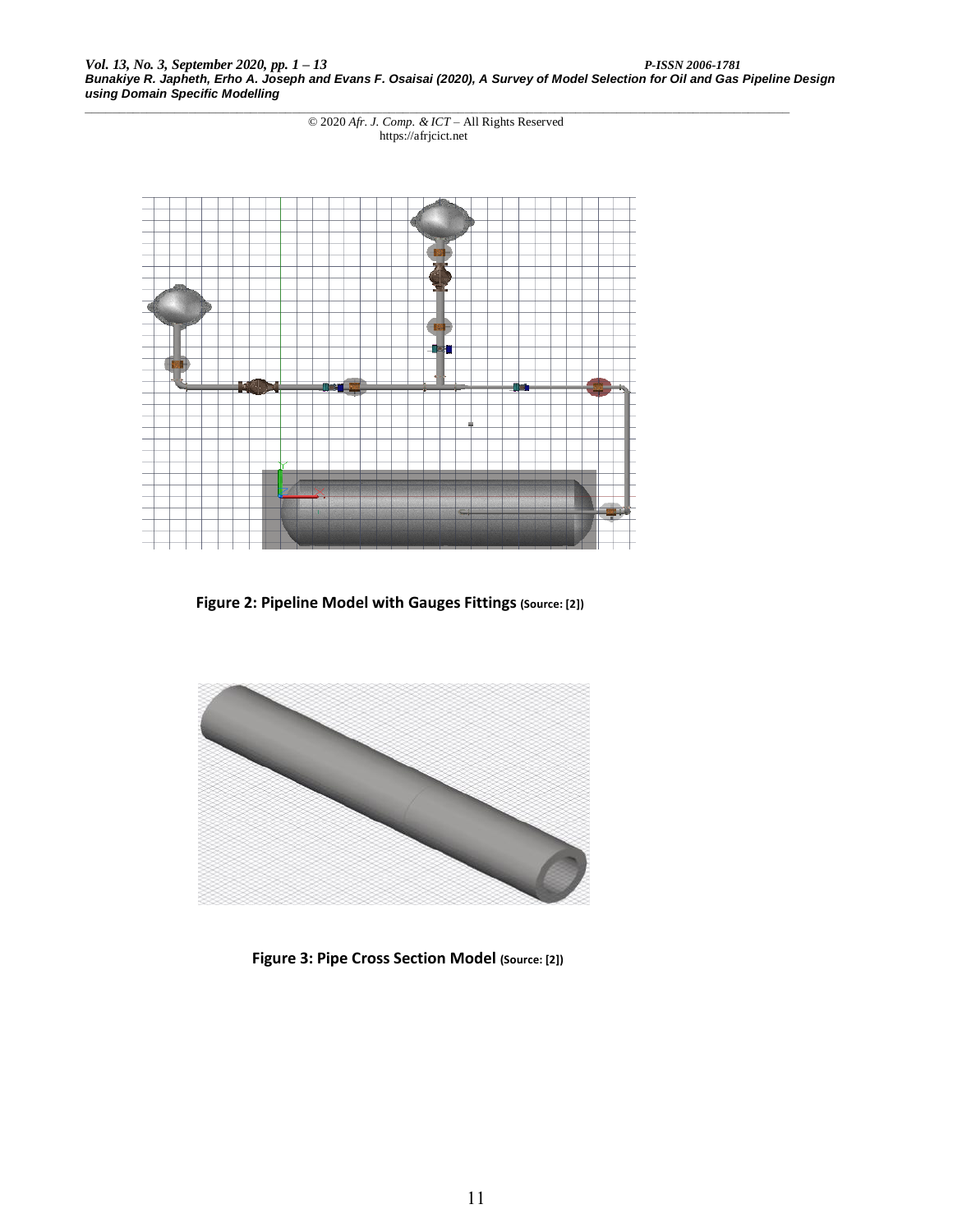*\_\_\_\_\_\_\_\_\_\_\_\_\_\_\_\_\_\_\_\_\_\_\_\_\_\_\_\_\_\_\_\_\_\_\_\_\_\_\_\_\_\_\_\_\_\_\_\_\_\_\_\_\_\_\_\_\_\_\_\_\_\_\_\_\_\_\_\_\_\_\_\_\_\_\_\_\_\_\_\_\_\_\_\_\_\_\_\_\_\_\_\_\_\_\_\_\_\_\_\_\_\_* © 2020 *Afr. J. Comp. & ICT* – All Rights Reserved https://afrjcict.net



**Figure 4: Pipeline Support Models (Source: [2])**



**Figure 5: Flanges, Tee, and Storage Component Models (Source: [2])**



**Figure 6: Pipeline Joint Models (Source: [2])**